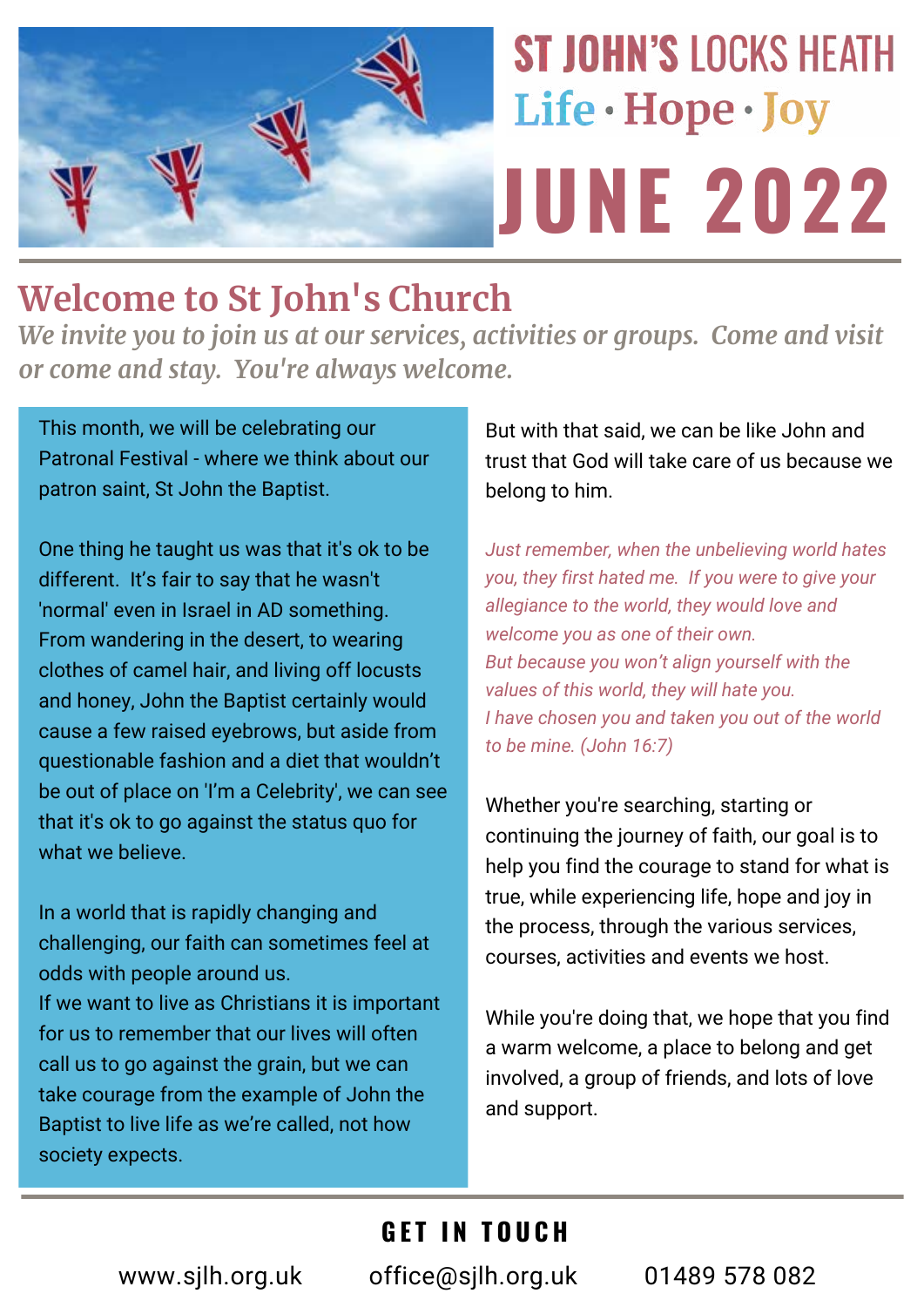# **Regular Service & Events**

## **What's on - Sundays**

### **Sundays:**

Each week we usually have a **9am & 11am** service. There is a combined service coming up - see below for details You can watch our 9am service online [https://bit.ly/SJLHYouTube](https://tinyurl.com/y85h9vwq)

**Children's groups** - see next page

On the **first Sunday of the the month** we have our All Age service at 11am (so no children's groups that day). There's a **free lunch after the service** and the service will still have something for everyone no matter what age you are.

Sunday 5th, (Pentecost) Our speakers are Cliff Bannister at 9am and Hazel Foster at 11am

Sunday 12th (Trinity Sunday), Mike Moritz is preaching at both 9am and 11.

Sunday 19th At 9am David Wilson is our preacher and Hazel Foster is at 11am

### Sunday 26th (Patronal Festival)

**Combined Service 10.30am** Mike Moritz is the preacher for this special service with food and fun afterwards



### **Weekdays & Saturdays**

### **Wednesdays 10am:**

Holy Communion Services with refreshments after the service. The service leaders will be as follows: 1st 8th 15th David Wilson 22nd Cliff Bannister 29th Mike MoritzIan Meredith Ian Meredith

*Please pray for those leading, preaching and all involved in bringing our worship services to us each week.*

**Ladies Prayer breakfast -** Not on this month, but back again July 3rd.

**Monday Café -** A chance for a natter, a sweet treat and a cuppa (every Monday. even on Bank Holidays). All welcome **10.15am-12.00 noon**

### **Mainly 4 Men Thursday 9th June -**

Doors open 7pm for an evening entitled Forty Weddings and Some Funerals! With a special musical interlude. BYOB and enjoy the evening with a good curry. Please let them know you're coming by emailing m4m@sjlh.org.uk

### **Spirit Café Saturday 11th June -**

Doors open at 7pm. Join us for another evening of musical selections, while raising money for a community defibrillator.

**Fellowship Wed 15th June, 12.30pm**  Please note the earlier start time as we will be indulging in a Jubilee Lunch. Cost is £20pp. Call the office for details.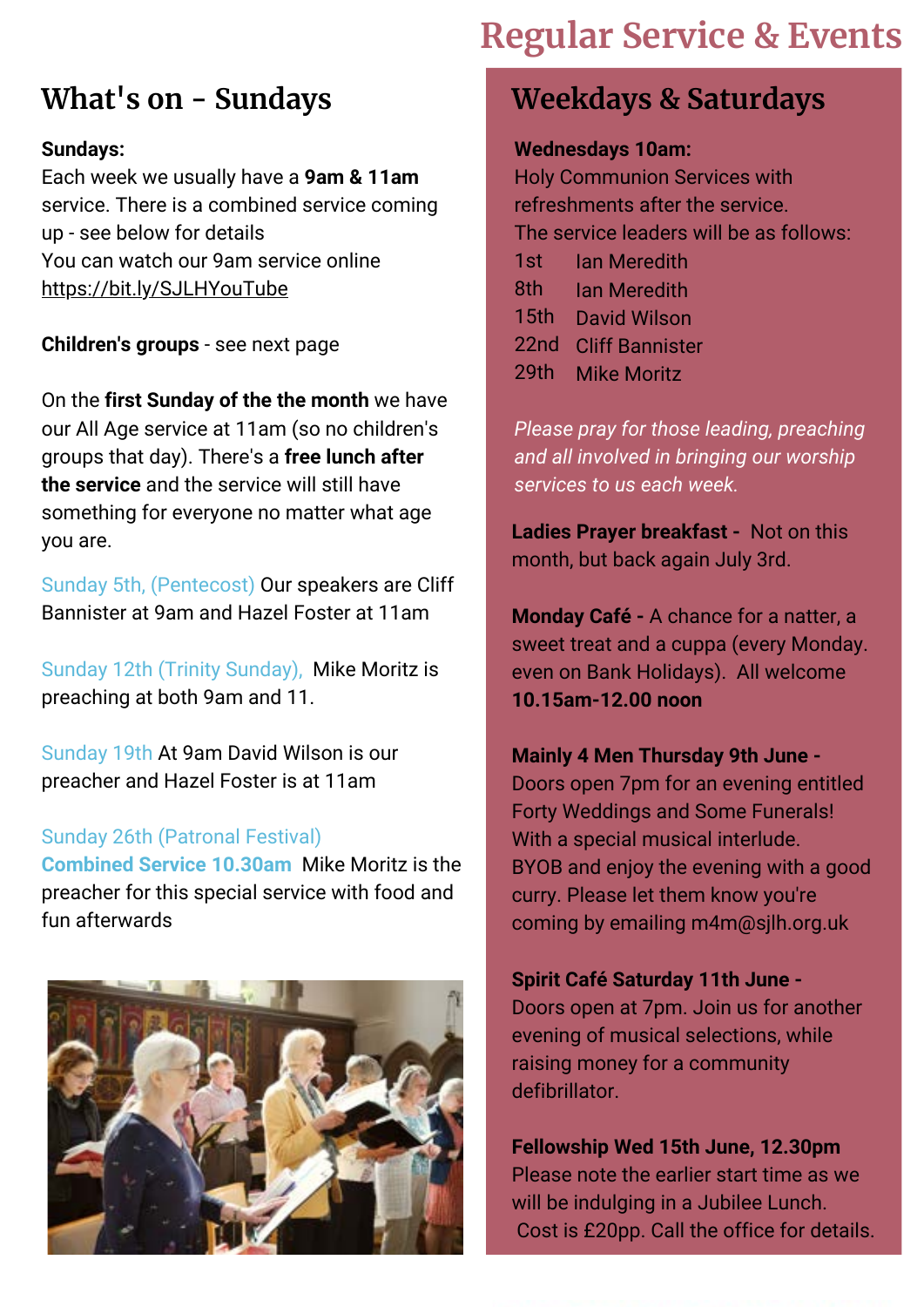## **Children & Youth**





## **Children & Youth - Sundays**

**The first Sunday** of each month there are children's activities during the 9am service. The 11am is an all age service , so no children's groups, but lots going on in the main service, suitable for all, with a light lunch served afterwards (free).

### **For the rest of the month...**

Scramblers/Explorers (primary school children) run alongside the 11am services.

**CONNECT (School years 7+)** meet every Sunday night in the Hall at **7pm.**

To receive details or for more info please contact **hazel@sjlh.org.uk.**

## **Children & Youth - Weekdays**

**Toddlers** are meeting in the Grove Room/Church **every Thursday** during term time **10.00-11.30am**  *(No group on 2nd June for half term)* Contact **hazel@sjlh.org.uk** for details

**Messy Church - Wednesday June 8th.** Doors open **3.40pm** enter via the Grove Room (Church Road side of the building). Primary school age children are invited to join us for crafts, games interactive stories or music and a meal. There's no charge, although donations are welcome. Let us know any allergies or dietary requirements at least 24 hours before you arrive, but no booking required. Please email [hazel@sjlh.org.uk](mailto:hazel@sjlh.org.uk)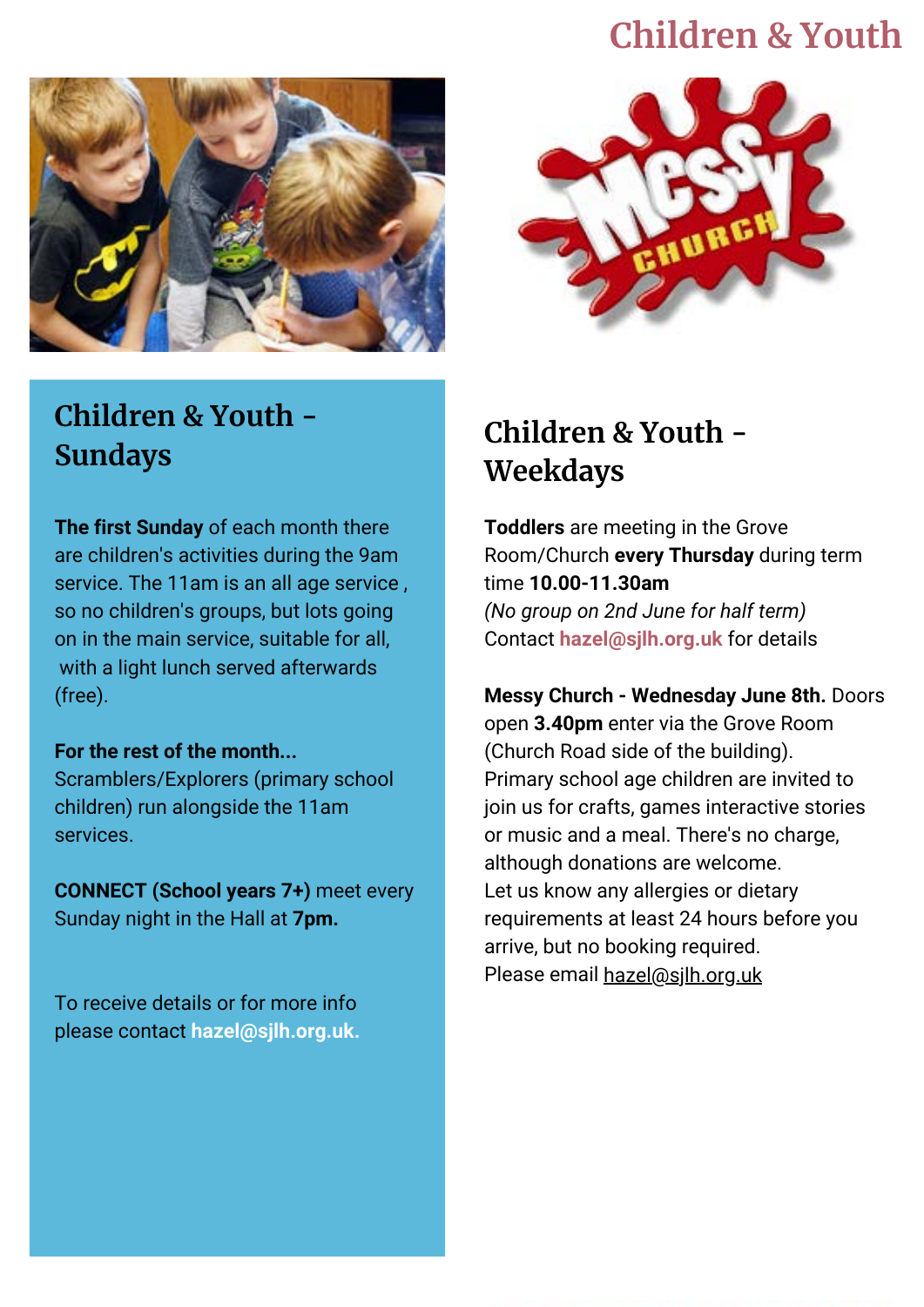# **Prayer**



Once again it's that time of year when the global initiative **PRAY FOR 5** from 'Thy Kingdom Come' encourages us to pray between Ascension and Pentecost for 5 friends or family members who have yet to come to Christ.

While we need to always be doing this, sometimes we benefit from a more intentional approach.

This year they are 'lighting up the world' with prayer. So if you're going to to commit to praying everyday for 10 days from 26th May to 5th June for 5 specific people.

Write the names of your five people below if you like, to help you remember.

- 1.
- 2.
- 3.
- 4.
- 5.



## **Thy Kingdom Come**  Praying as a Priority

Deepening the vibrancy and effectiveness of our prayer life should be a priority, especially in the current climate; it needs to underpin all the changes and new opportunities we face. There is an exciting opportunity to do this from **Sun 30 May – Wed 1 Jun** with many different sessions, mostly at Holy Rood.

If you want things to do children over half term, there are even three morning sessions for them! No need to book, just turn up!

There are details on the notice board in the Grove Room or call the office for more information.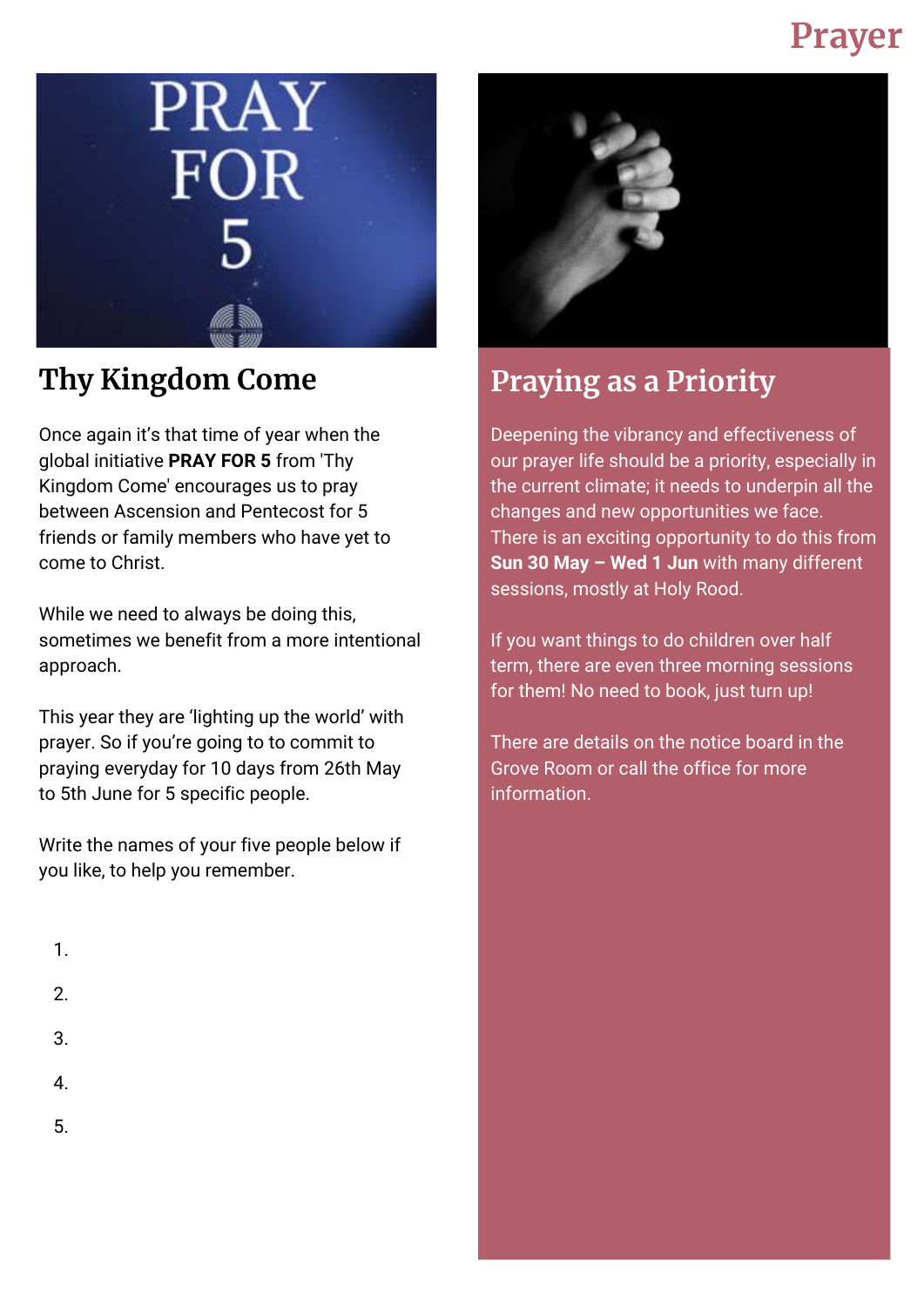# **Jubilee Celebrations**



Join us to decorate the church for the Jubilee weekend. Saturday **June 4th from 10am**. Bring flowers or other decorations (red/white/blue theme) and fill a space in the church with your beautiful creativity

We did this over Easter and in conjunction with some lovely pedestal arrangements and it looked beautiful, so please come along again for the celebrations



# **Get creative... Jubilee Celebration Sunday**

This weekend we celebrate our Queen's jubilee. After our 11am service, we will have our usual lunch (free).

There's lots going on around the community and within the western wards churches, so however you're celebrating have a wonderful time.

### **Bank Holiday**

The church office will be closed Thursday 2nd & Friday 3rd June for the bank holiday.

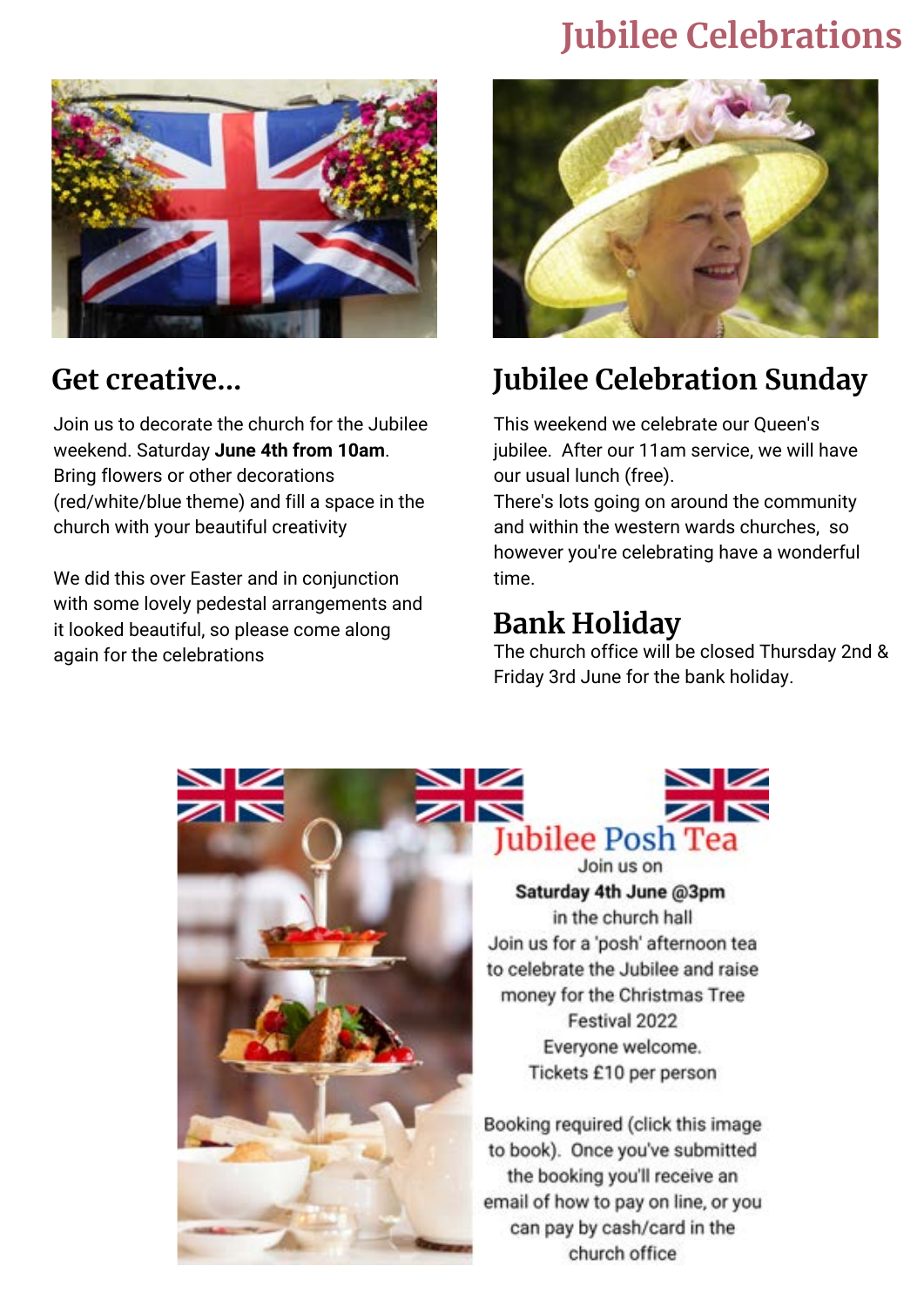# **Other News/Events**



### **Miscellany of Music**

Saturday 25th June @2pm will see a plethora of musical talent singing/playing their hearts out to fundraise for the Christmas Tree Festival (CTF) planned for December this year!

The CTF will be supporting Two Saints & The Gosport/Fareham Basics Bank as their chosen charities.

The music will vary from Sister Act to Strauss! So come and enjoy the event

### **June Walks**

Join some folk from St John's Church on a weekly walk.

Meet at the starting point **at 10am.** Enjoy a walk and a maybe indulge in a cake with a cuppa somewhere on the way.

- 6th Sarisbury Community Centre to walk along the Hamble
- 13th SJLH to Whiteley
- 20th Titchfield Canal
- 27th Fareham Lake to Portchester



### **A new family have arrived!**

It's great to see our initiatives are bringing results. We were excited to see the to-ing and fro-ing going on as Blue Tits are clearly nesting in the nest box on the dead ash tree at the south end of the east car park. The busy activity implies that there are nestlings being fed or arriving imminently.

In other Eco news, we've posted a list of items that can be recycled locally - it's on the website on our eco page www.sjlh.org.uk/eco or there's a paper copy on the notice board in the Grove Room.

For details contact the office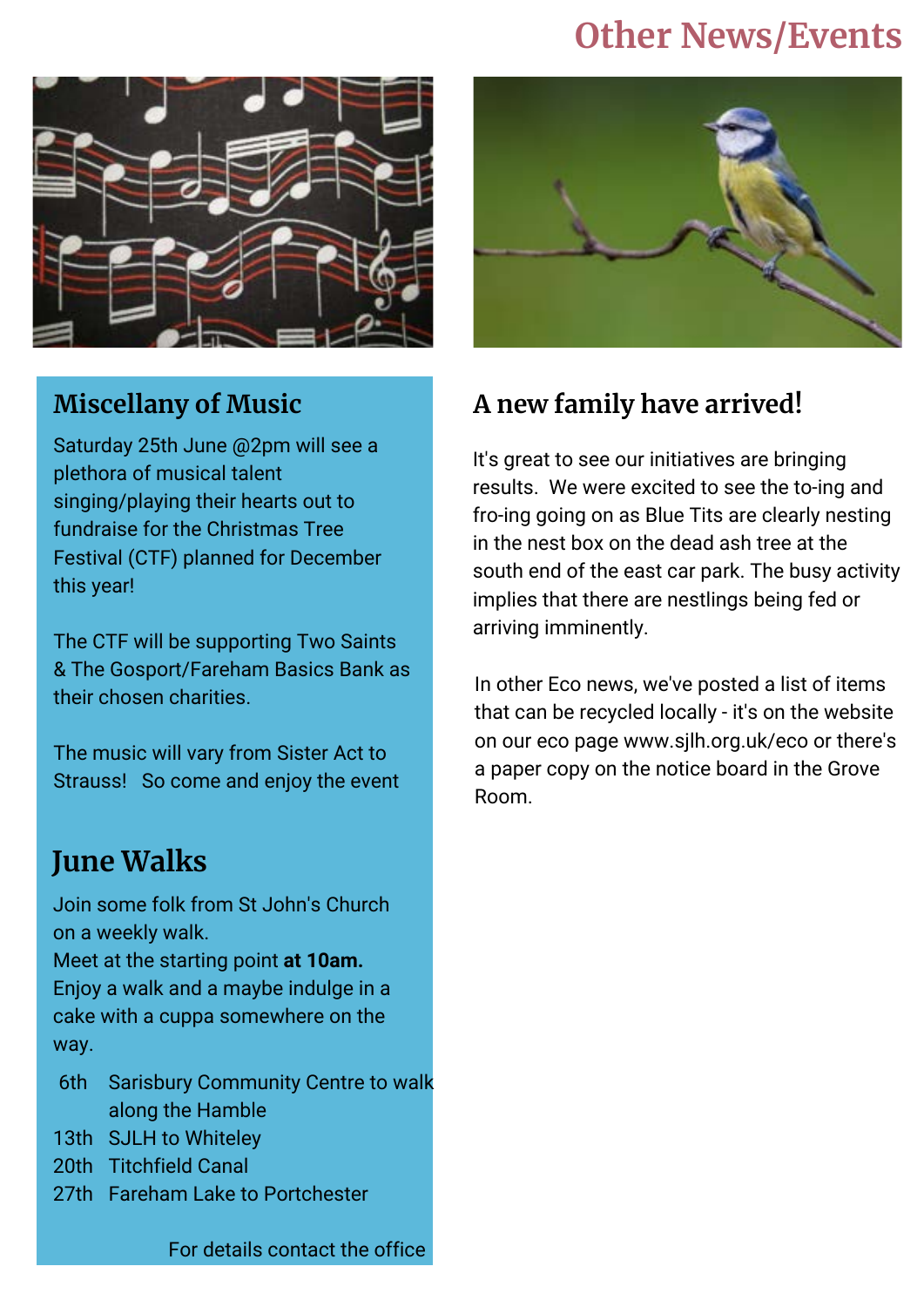## **PCC NEWS**









# **May PCC News in Brief**

*(full minutes will be published once approved at the next meeting)*

New Churchwarden Ian (top left) and PCC members (left to right) Sharon & Kirsty were welcomed

Induction session scheduled for June 13th.

The following appointments were made: Chair and Vice Chair of PCC, PCC Co-Opted member (Ann, top right) PCC Co-opted Treasurer, Standing Committee members, Parish Representatives, List of service Welcomers. A steering committee has been formed for the PCT

The AV System upgrade was discussed

9am Service Review points were discussed and the progress made so far.

Unsurprisingly, there is no further news yet on our Vacancy, but we need to keep hoping and praying. although realistically we have been told to not expect any decisions before the autumn.

### **Our Vacancy Prayer**

Heavenly Father,

During this vacancy, guard and grow our parish as we serve you together in this period without a Vicar.

Lord Jesus, we know that you have plans for us and that these plans are always good. We ask now that you will help us to share responsibility, grow in faith, love one another, care for those in need, reach out to others, and welcome newcomers and visitors.

Holy Spirit, please guide those who are seeking the right person for us, and those who are seeking the right place for their ministry, that together we may discover your way for the future and see your kingdom grow.

Amen